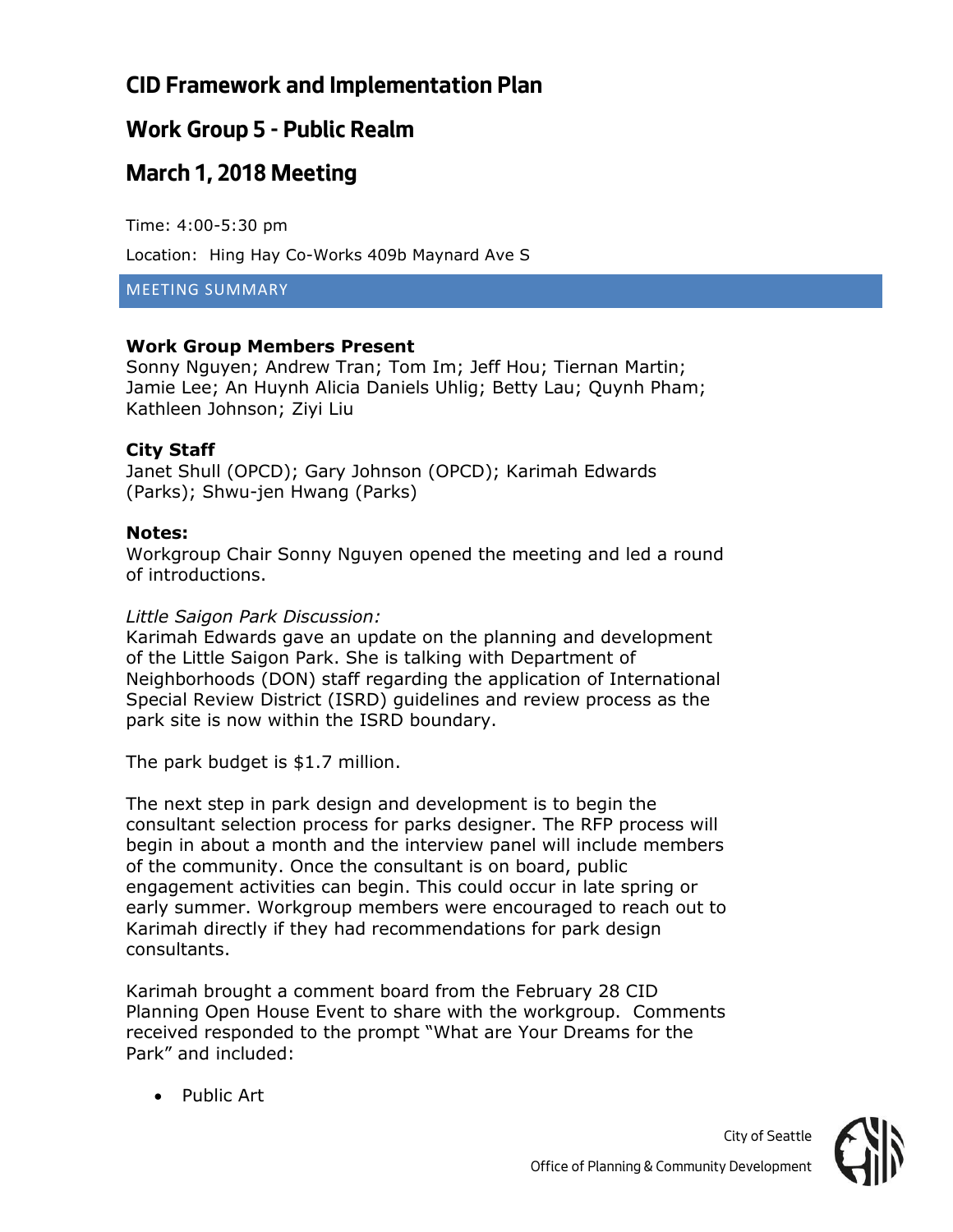### **Work Group 5 - Public Realm**

#### **March 1, 2018 Meeting**

- Food vendor space
- Space for events
- Lighting/light up panels
- Address safety
- Uses community festivals
- Kids playground and exercise areas
- Space to ride bikes and climb trees
- Safe refuge for shoppers and walkers
- Not a place for negative activities
- Small plaza near Jackson St place for chess, ADA access, trees, paths, lights, cultural decoration, eat, rest
- Seats with backs

#### General Discussion

Jamie Lee had helped staff the Public Realm station at the February 28 Community Event and noted that some people who attended the event indicated they did not know about the new park in Little Saigon.

Parks will be placing a sign on the future park site that will include a timeline. Other ideas for bringing attention to the park development include holding a festival event at the site, going door-to-door with information, and looking for other places in the community where information could be displayed about the future park (Nisei Vets Hall was mentioned as a possibility).

Friends of Hing Hay Park was suggested as a resource for potential consultant interview panelists and what to look for in a consultant.

There was general discussion around recommendations for the future park including:

- Park space could be multicultural with reference to the history of the neighborhood and include welcome signage in multiple languages.
- Consider what will surround park 10 years from now. Future development will likely change the context of the park dramatically.
- Consider the importance of the site serving as a through-block connection.
- Incorporate public seating and places to eat.
- Rain and Sun protection.
- The existing Willow tree at the site was noted.
- Culturally relevant activities on site

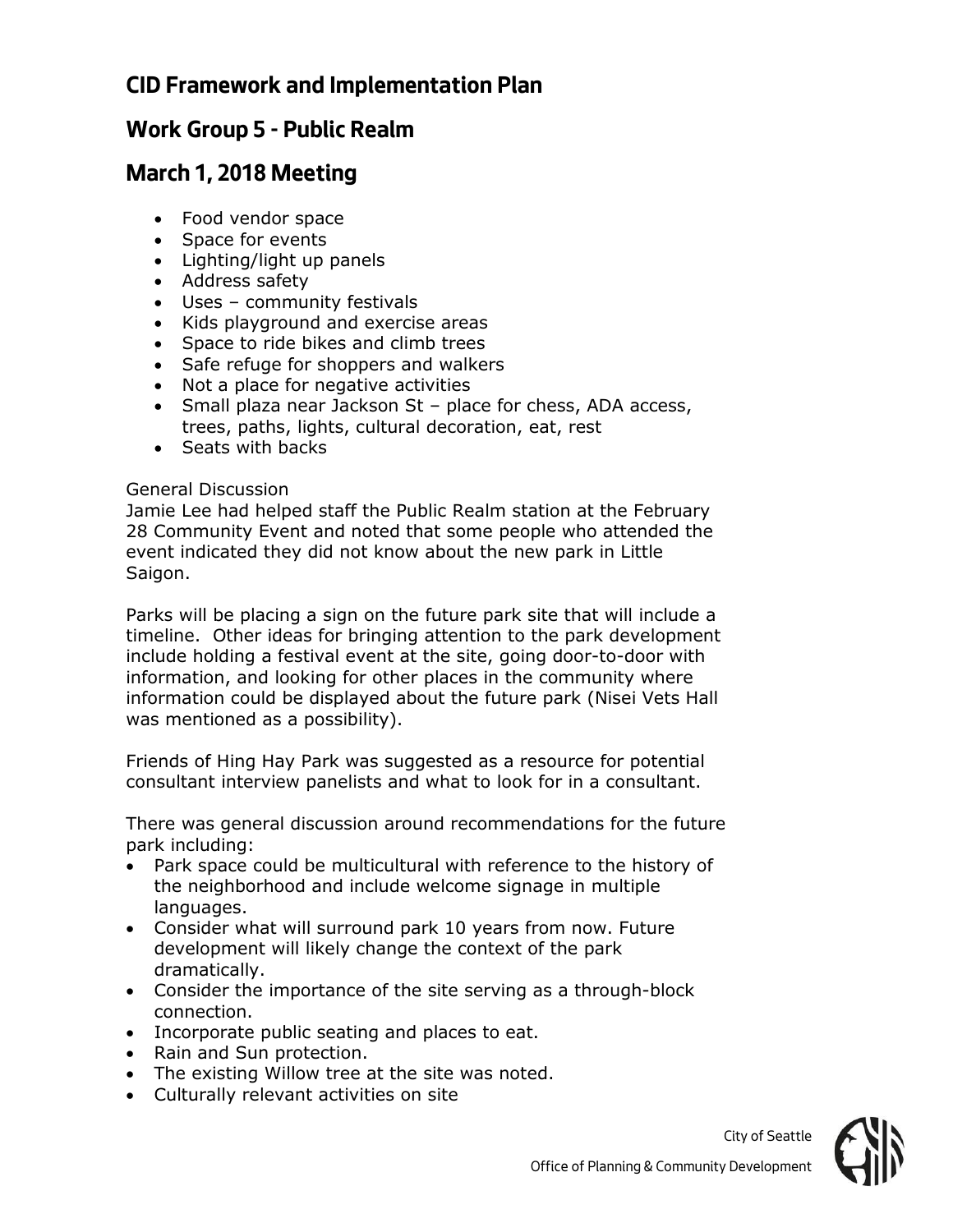### **Work Group 5 - Public Realm**

## **March 1, 2018 Meeting**

• Jazz concerts in summer.

There was discussion on the limitations of impervious surface in the park site per funding requirements. However, ADA access pathways don't count toward impervious surface limits.

Alicia Daniels Uhlig mentioned ILFI's report on King St – looking at it as a green street. She can share information with the workgroup and parks staff.

Discussion on upcoming community events that might be good places to conduct outreach included:

- Spring Clean April 28
- Dragon Fest July
- Celebrate Little Saigon late August

#### *Under I-5 Improvements Discussion:*

Andrew Tran and Tom Im of InterIm CDA presented information on community workshops they conducted in partnership with Site Workshop. This work began in 2016 and included a survey with 300 participants, two workshops in 2017 and 4 steering committee meetings.

The goal of the Under I-5 community planning effort is to turn what is today an eyesore into something positive. Andrew in his role at InterIm will be responsible for guiding the project as it moves forward.

The community workshops have focused on public safety, placemaking and activation.

Workshop discussion has led to a general consensus that the Jackson St area should incorporate more active uses like a skate park or sport court and the King St area should be more passive with activities for elders and should consider proximity to Wing Luke and the Food Bank. Some additional ideas generated in the workshops include using sculptures as bookends, incorporating art and lighting, and seating around the columns.

The Workgroup agreed that they support this project going forward for further design development and implementation as one of its



*City of Seattle*